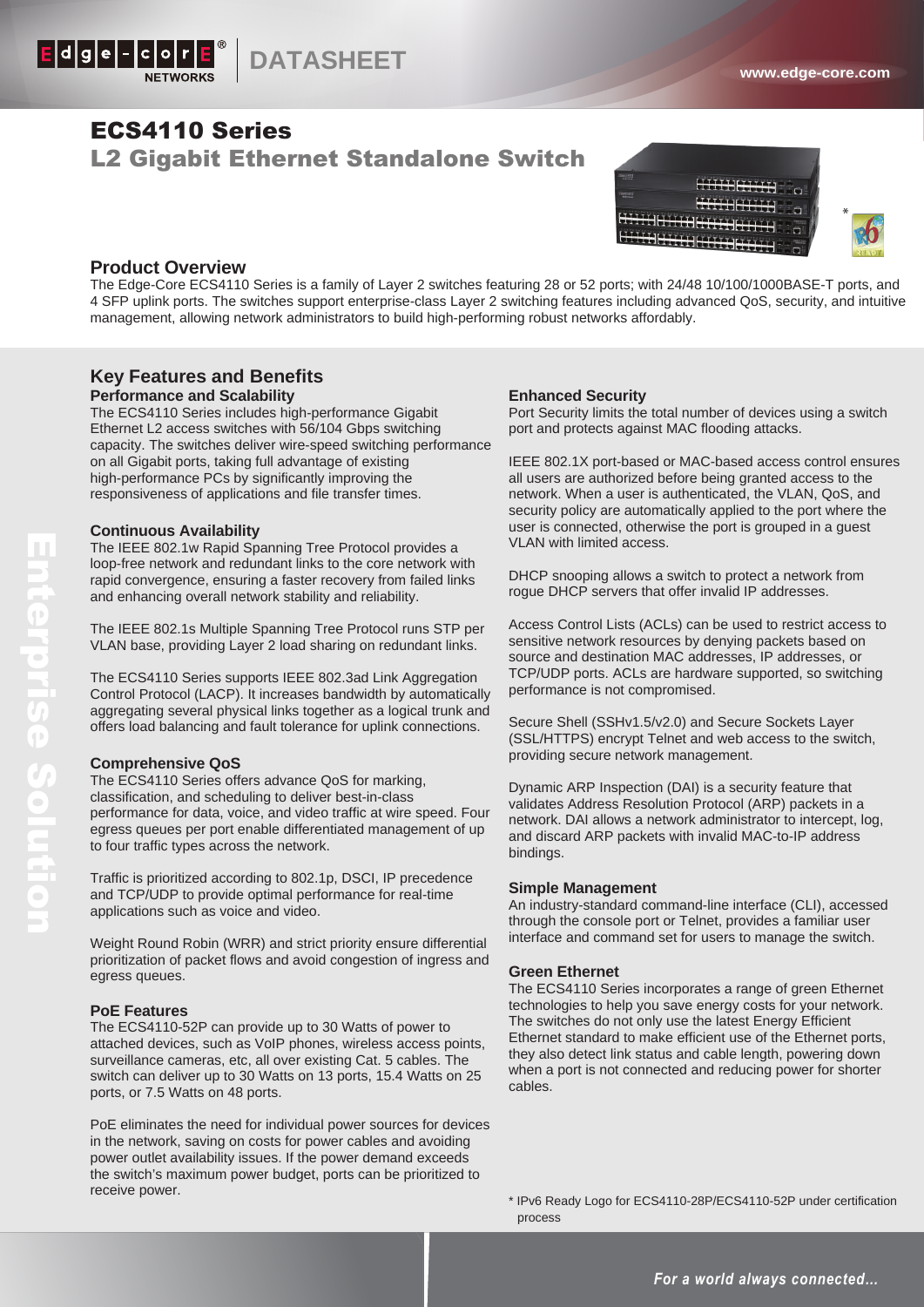# **ECS4110 Series Product Specifications**

**www.edge-core.com**

# **Features Features**

 $\overline{\phantom{a}}$ 

|                      | <b>Product Model</b>                                         | ECS4110-28T      | ECS4110-28P    | ECS4110-52T    | ECS4110-52P     |
|----------------------|--------------------------------------------------------------|------------------|----------------|----------------|-----------------|
|                      |                                                              | <b>HITTIGGAN</b> |                |                |                 |
| Port                 | RJ-45 10/100/1000 Ports                                      | 24               | 24             | 48             | 48              |
|                      | <b>SFP Uplink Ports</b>                                      | $\overline{4}$   | $\overline{4}$ | $\overline{4}$ | $\overline{4}$  |
|                      | PoE Ports                                                    | $\mathsf X$      | 24             | $\mathsf X$    | 48              |
|                      | RJ-45 Console Port                                           | $\circ$          | $\circ$        | $\circ$        | $\circ$         |
| <b>Performance</b>   | <b>Switching Capacity</b>                                    | 56 Gpbs          | 56 Gpbs        | 104 Gpbs       | 104 Gpbs        |
|                      | <b>Forwarding Rate</b>                                       | 41.7 Mpps        | 41.7 Mpps      | 77.4 Mpps      | 77.4 Mpps       |
|                      | Flash Memory                                                 | 32 MB            | 32 MB          | 32 MB          | 32 MB           |
|                      | <b>DRAM</b>                                                  | 128 MB           | 128 MB         | 128 MB         | 128 MB          |
|                      | <b>MAC Address Table Size</b>                                | <b>16K</b>       | <b>16K</b>     | <b>16K</b>     | <b>16K</b>      |
|                      | Jumbo Frames                                                 | 10K              | <b>10K</b>     | <b>10K</b>     | <b>10K</b>      |
|                      | Auto-negotiation, Auto-MDI/MDIX                              | $\circ$          | $\circ$        | $\circ$        | $\circ$         |
| <b>PoE</b>           | Support on all Gigabit ports based on<br><b>IEEE 802.3af</b> | $\mathsf X$      | $\circ$        | X              | $\circ$         |
|                      | PoE+ based on IEEE 802.3at                                   | X                | $\circ$        | X              | $\circ$         |
|                      | Auto disable after exceeding power budget                    | $\mathsf X$      | $\circ$        | $\mathsf X$    | $\circ$         |
|                      | <b>Dynamic Power Allocation</b>                              | $\times$         | $\circ$        | X              | $\circ$         |
|                      | PoE Power Budget                                             | $\mathsf X$      | 390 W          | $\mathsf X$    | 410W            |
| <b>Mechanical</b>    | Rack Space                                                   | 19"              | 19"            | 19"            | 19"             |
|                      | Dimension (W x D x H)                                        | 44 x 28 x 4.4    | 44 x 28 x 4.4  | 44 x 28 x 4.4  | 44 x 37.9 x 4.4 |
|                      | Weight                                                       | 2.68 kg          | 3.58 kg        | 3.14 kg        | 5.27 kg         |
| <b>Power Supply</b>  | 100-240 VAC, 50/60 Hz                                        | $\circ$          | $\circ$        | $\circ$        | $\circ$         |
|                      | Max System Power Consumption (Watts)                         | 31 W             | 450 W          | 65 W           | 530 W           |
| <b>Environment</b>   | <b>Operating Temperature</b>                                 | 0°C to 50°C      | 0°C to 50°C    | 0°C to 50°C    | 0°C to 50°C     |
|                      | <b>Storage Temperature</b>                                   | -40°C to 70°C    | -40°C to 70°C  | -40°C to 70°C  | -40°C to 70°C   |
|                      | Operating Humidity (non-condensing)                          | 10% to 90%       | 10% to 90%     | 10% to 90%     | 10% to 90%      |
|                      | Storage Humidity (non-condensing)                            | 10% to 90%       | 10% to 90%     | 10% to 90%     | 10% to 90%      |
|                      | Environmental Regulation compliance: WEEE                    | $\bigcirc$       | $\circ$        | $\circ$        | $\circ$         |
|                      | Environmental Regulation compliance: RoHS                    | $\mathsf O$      | $\circ$        | $\circ$        | $\mathsf O$     |
| <b>Certification</b> | FCC Class A                                                  | $\circ$          | $\bigcirc$     | $\circ$        | $\mathsf O$     |
|                      | <b>CE</b>                                                    | $\circ$          | O              | $\circ$        | $\circ$         |
|                      | Safety Compliance: CB                                        | $\circ$          | $\bigcirc$     | $\bigcirc$     | $\circ$         |
|                      | Safety Compliance: UL                                        | $\mathsf O$      | $\circ$        | $\circ$        | $\mathsf O$     |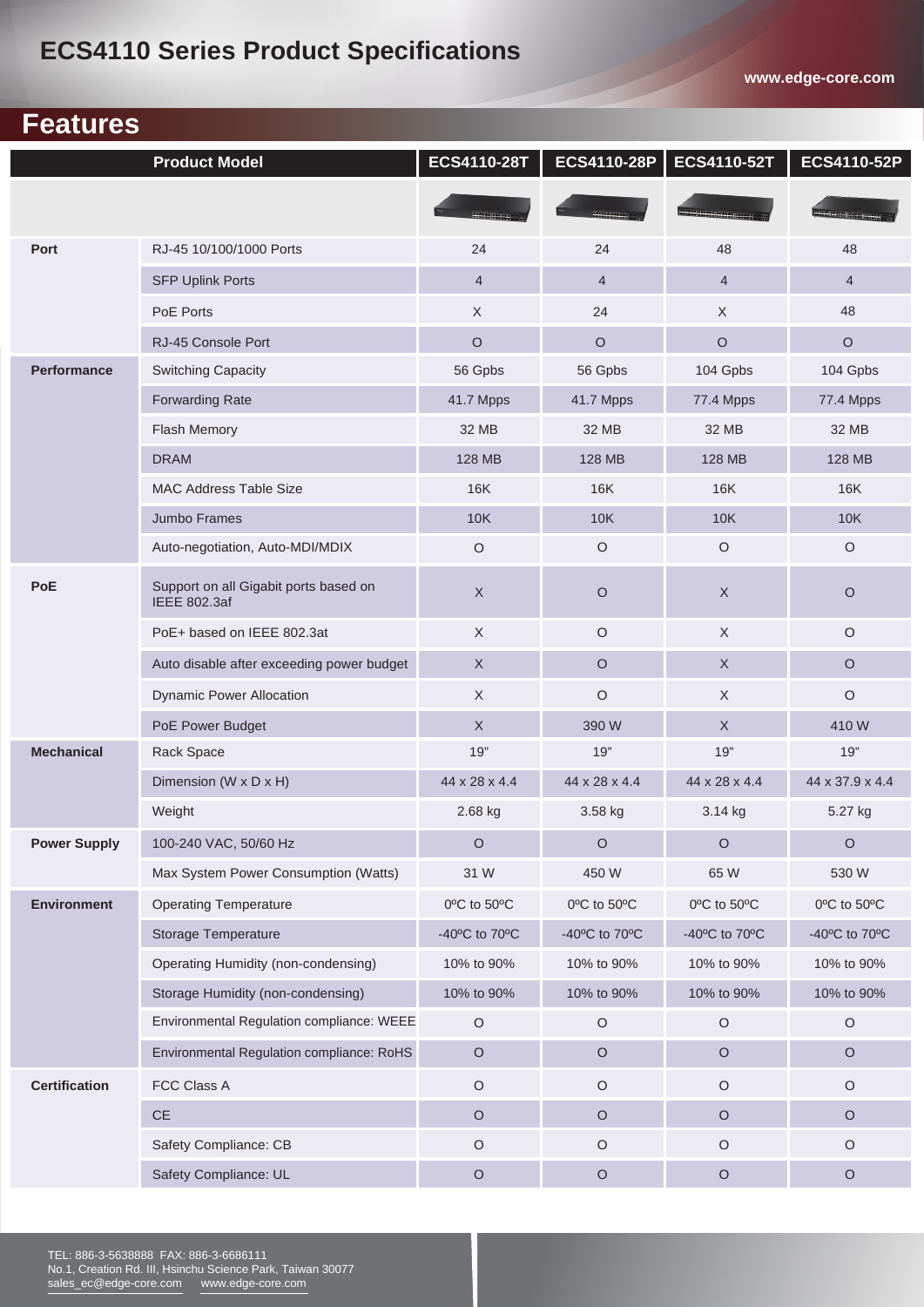# **ECS4110 Series Product Specifications**

| <b>Features</b>                                                         |                                                    |  |  |  |
|-------------------------------------------------------------------------|----------------------------------------------------|--|--|--|
| <b>L2 Features</b>                                                      | <b>Security Features</b>                           |  |  |  |
| Auto-negotiation for port speed and duplex mode                         | Port security                                      |  |  |  |
| Flow Control:                                                           | <b>IEEE 802.1X</b>                                 |  |  |  |
| EEE 802.3x for full-duplex mode                                         | ■ Port-based Authentication                        |  |  |  |
| Back-pressure for half-duplex mode                                      | ■ MAC-based Authentication                         |  |  |  |
| Spanning Tree Protocol:                                                 | ■ Guest VLAN                                       |  |  |  |
| <b>EXECUTE:</b> 802.1D Spanning Tree Protocol (STP)                     | EAPOL frames pass-through                          |  |  |  |
| <b>ELEVEL BO2.1w Rapid Spanning Tree Protocol (RSTP)</b>                | <b>MAC</b> authentication                          |  |  |  |
| <b>ELEVEL BO2.1s Multiple Spanning Tree Protocol (MSTP)</b>             | Web authentication<br>802.1X supplicant support    |  |  |  |
| ■ BPDU Guard<br><b>BPDU</b> filtering                                   | Dynamic VLAN assignment                            |  |  |  |
| ■ Root Guard                                                            | Dynamic QoS assignment                             |  |  |  |
| ■ Spanning Tree Fast Forwarding                                         | Intrusion Lock (link detection)                    |  |  |  |
| ■ Loopback Detection                                                    | <b>MAC</b> filter                                  |  |  |  |
| ■ Auto EdgePort                                                         | <b>Access Control List</b>                         |  |  |  |
| <b>BPDU Forward</b>                                                     | Dynamic ARP Inspection                             |  |  |  |
| Storm Control (broadcast/multicast/unknown unicast)                     | AAA                                                |  |  |  |
| <b>VLANs:</b>                                                           | ■ RADIUS authentication                            |  |  |  |
| ■ IEEE 802.1Q tagged-based VLANs                                        | RADIUS accounting                                  |  |  |  |
| ■ Port-based VLANs                                                      | ■ TACACS+ authentication                           |  |  |  |
| ■ MAC-based VLANs                                                       | ■ TACACS+ authorization                            |  |  |  |
| ■ IP subnet-based VLANS                                                 | TACACS+ accounting                                 |  |  |  |
| Private VLANs (community)                                               | <b>HTTPS and SSL</b>                               |  |  |  |
| ■ Traffic segmentation (port isolated)                                  | SSH (v1.5/v2.0)                                    |  |  |  |
| ■ GVRP/GARP                                                             | <b>IPv6 Features</b>                               |  |  |  |
| E IEEE 802.1v protocol-based VLANs                                      |                                                    |  |  |  |
| <b>IPV6 VLANS</b>                                                       | IPv4/IPv6 dual protocol stack                      |  |  |  |
| ■ VLAN trunking                                                         | IPv6 address type                                  |  |  |  |
| Link Aggregation:                                                       | $\blacksquare$ Unicast<br>$\blacksquare$ Multicast |  |  |  |
| ■ Static trunk<br><b>EXEC</b> 802.3ad Link Aggregation Control Protocol | ICMP <sub>v6</sub>                                 |  |  |  |
| $\blacksquare$ Trunk groups: 16                                         | ICMPv6 Redirect (Host)                             |  |  |  |
| ■ Maximum number of members per group: 8                                | <b>IPv6 Path MTU Discovery</b>                     |  |  |  |
| IGMP Snooping:                                                          | IPv6 Neighbor Discovery                            |  |  |  |
| ■ IGMP v1/v2/v3 Snooping                                                | ■ Router discovery                                 |  |  |  |
| ■ IGMP Filtering                                                        | Duplicate address                                  |  |  |  |
| ■ IGMP Throttling                                                       | ■ Parameter discovery                              |  |  |  |
| <b>B</b> IGMP Immediate Leave                                           | Address resolution                                 |  |  |  |
| ■ IGMP v1/v2 Querier                                                    | ■ Unreachable neighbor detection                   |  |  |  |
| $\blacksquare$ IGMP SNP Proxy (V1/V2/V3)                                | Stateless autoconfiguration                        |  |  |  |
| ■ IGMP Authentication                                                   | Manual configuration                               |  |  |  |
| <b>MVR (Multicast VLAN Registration)</b>                                | SNMP over IPv6                                     |  |  |  |
| Supports Q-in-Q                                                         | HTTP over IPv6                                     |  |  |  |
| Supports select Q-in-Q                                                  | SSH over IPv6                                      |  |  |  |
| G.8032v2 (ERPS)<br>Non-STP loopback detection                           | IPv6 Telnet support<br><b>IPv6 DNS resolver</b>    |  |  |  |
| <b>UDLD</b>                                                             | IPv6 Syslog support                                |  |  |  |
| Digital Diagnostic Monitoring (DDM)                                     | IPv6 SNTP support                                  |  |  |  |
| L2 Protocol Tunneling (CDP, PVST, STP, LLDP)                            | IPv6 TFTP support                                  |  |  |  |
| Packet filtering of L2 control CDP/PVST                                 | Remote IPv6 Ping                                   |  |  |  |
|                                                                         | Ping over IPv6                                     |  |  |  |
| <b>QoS Features</b>                                                     | Traceroute over IPv6                               |  |  |  |
| Priority Queues: 4 hardware queues per port                             | DHCP <sub>v6</sub>                                 |  |  |  |
| 802.1p-based COS                                                        | ■ Client                                           |  |  |  |
| IP DSCP-based COS                                                       | ■ Snooping                                         |  |  |  |
| <b>TCP/UDP Port-based COS</b>                                           | MVR <sub>6</sub>                                   |  |  |  |
| PHB (Per Hop Behavior - internal priority)                              | <b>IPv6 Source Guard</b>                           |  |  |  |
| Port-based default priority                                             | <b>RA Guard</b>                                    |  |  |  |
| WRR priority scheduling                                                 | MLD Snooping v1/v2                                 |  |  |  |
| Strict piority scheduling                                               | IPv6 ND Snooping                                   |  |  |  |
| Hybrid (WRR +Strict)                                                    | IP <sub>v6</sub> ACL                               |  |  |  |
| Rate limiting (ingress and egress, per port base)                       | <b>IPv6 Diffserv</b>                               |  |  |  |

Future Release\*

DiffServ

TEL: 886-3-5638888 FAX: 886-3-6686111 No.1, Creation Rd. III, Hsinchu Science Park, Taiwan 30077 sales\_ec@edge-core.com www.edge-core.com